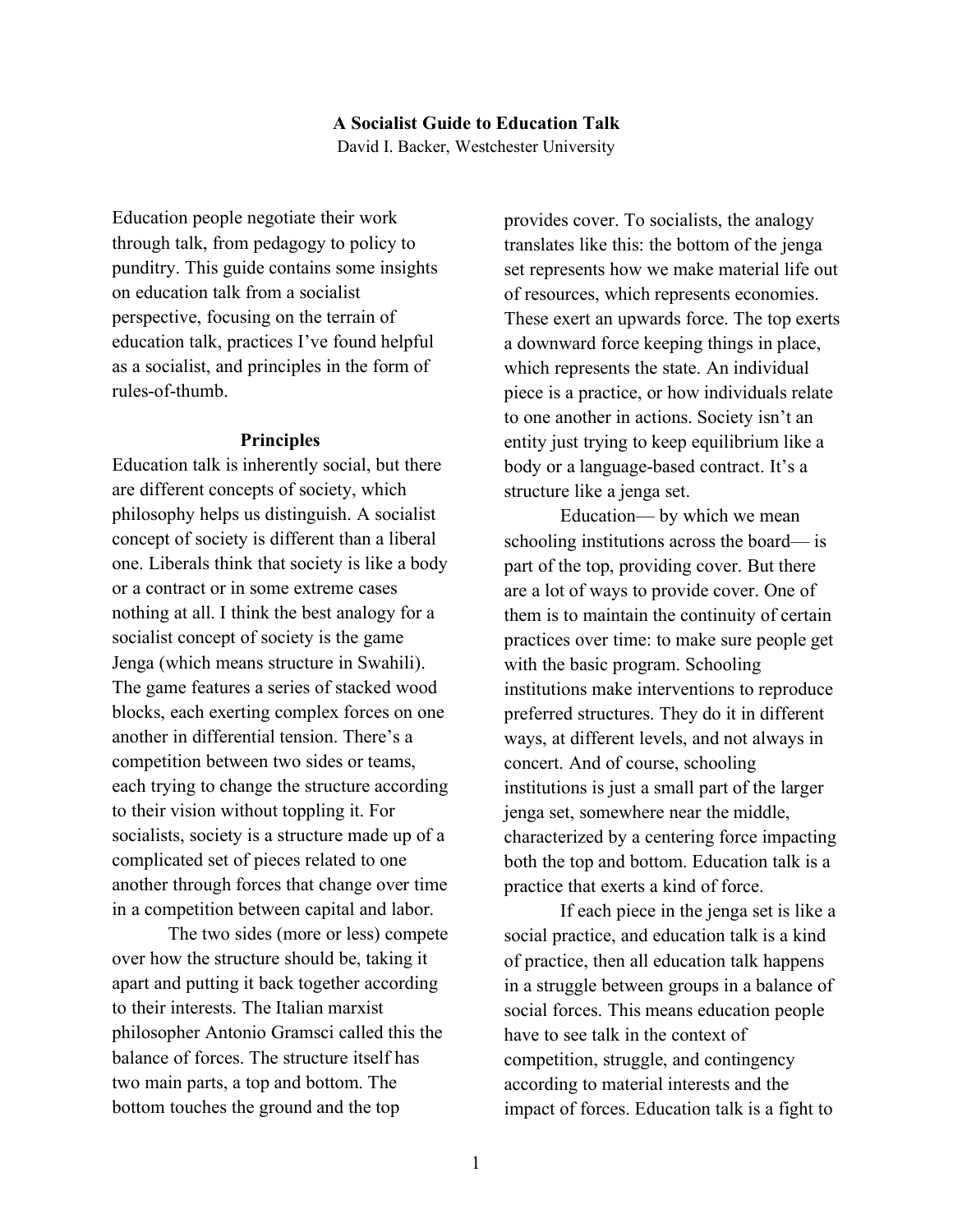some degree. There's no such thing as neutrality. Anything you say or do is part of the balance of forces (though not everything you say or do matters equally).

Like in jenga, the competition is to ensure your group's preferred structure holds in the balance of forces. Socialists tend to see two groups competing in societies where capitalism is a dominant structure: people who have their hands on capital and people who don't. These two groups, no matter how nice or smart or altruistic their members are, always compete over the structure because they have fundamentally contradictory interests. Education talk happens in the context of this conflict.

Of course this means that certain people are your adversaries. Some will be happy to speak in ways that uphold a structure preferred by people who have their hands on capital. You might even prefer that. A socialist wouldn't. Rather, a socialist would speak in ways that will weaken and transform a capitalist social structure into one where most people have their hands on wealth. Expecting competition in this regard, comfortable with tension, the socialist perspective would see deliberativerational equilibrium through reasonable talk a little hard to believe, and ultimately less effective.

Education talk influences and is influenced by this struggle. When engaging in education talk you should remember that the goal is to ensure that your preferred structure holds. The point is to compete until your adversary is subdued, but not eliminated personally. That's the difference between having adversaries and having

enemies. The question becomes who wants what kind of structure and how to talk in ways that subdue, prohibit, convince, or confuse adversaries; inform, maneuver, and build with those who might share your same vision. Highlighting this binary between allies and adversaries, historically socialists have used the word comrade to talk about the latter.

Important to mention that these comrades and adversaries manifest as individuals, but what makes an individual an adversary is not their individual personality or person, but rather the ideology their practices and consciousness advances. The goal is to subdue practices and consciousnesses, not individuals.

Obviously similarities and differences come into the picture. You might share some similarities with someone when engaging in education talk. But what makes them an adversary is the kind of structure they're working to maintain. You can be perfectly nice and pleasant to them personally, but actively fight to subdue the ideology they advance in their practices (though some take this personally). Plenty of friends are adversaries. Some even get married. They still disagree vehemently.

Intersectionality is one of the better ways to think about differences. We used to think about differences in a siloed way: race, gender, class, ability, etc. After the Combahee River Collective's famous statement and the work of Kimberlé Crenshaw, now we know these differences combine and mutually constitute into positions. Finding unity in these differences between comrades is one of the hardest, most important projects. To do this, or any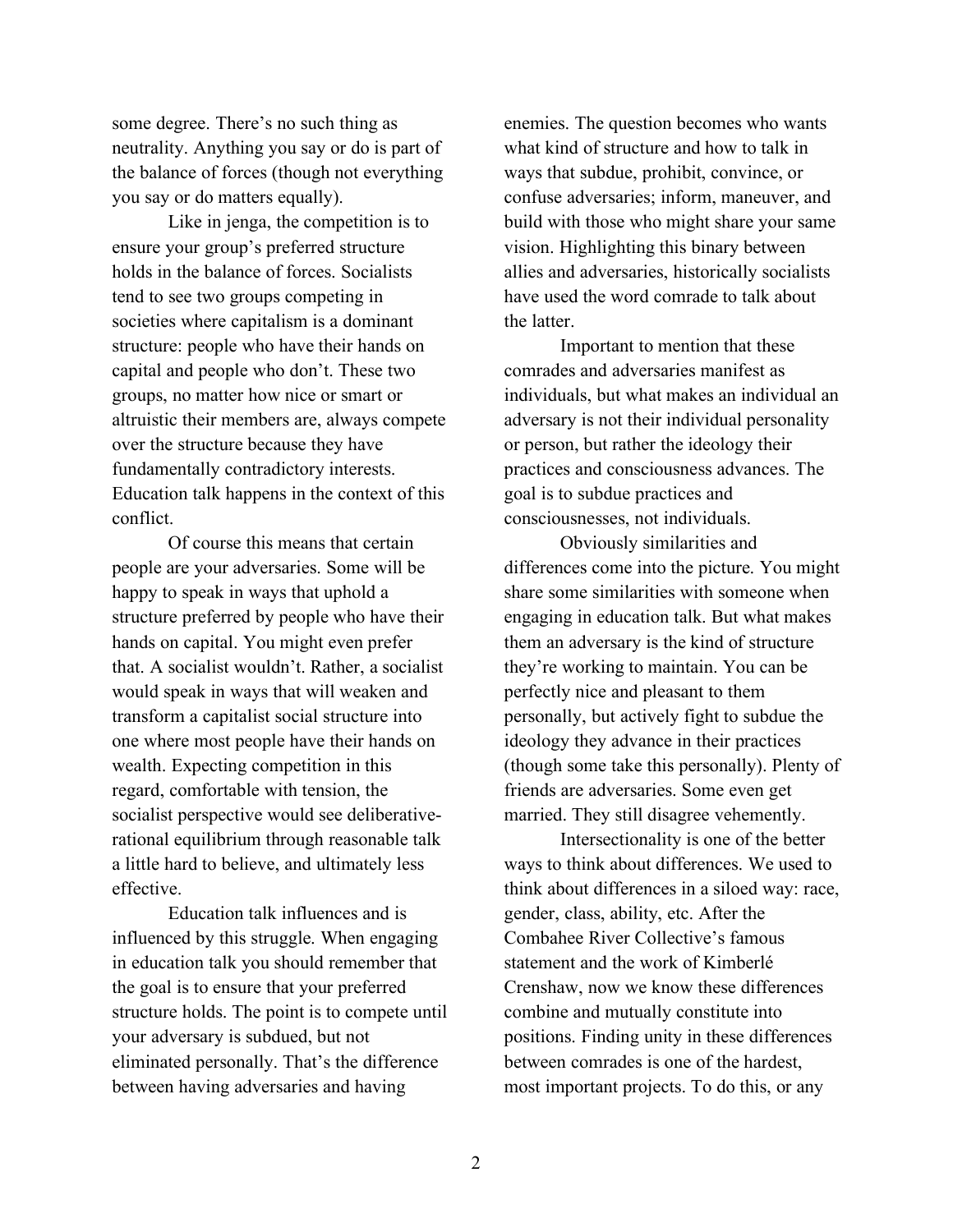of the things socialists want to do, talking is important. You have to talk to organize, to think through analysis, to understand the terrain.

In general, from a socialist perspective, the bottom line is shifting the balance of forces towards less oppressive, exploitative social structures— namely, a structure where most people have their hands on wealth. Education talk is no exception. In education talk, first it's important to understand how school institutions fit into social structures, what kinds of force its practices exert, and then find ways of talking that find the right tensions and pressure points to shift the balance. Educational talk supports, reproduces, confirms, negotiates, clarifies, pushes, rejects, counter-pressures, confuses, misinterprets, unplugs, inhibits, disinhibits...interventions made by groups to maintain preferred structures in and around school institutions.

#### **Practices**

As a socialist I've found a number of practices helpful in education talk. This section describes some of those practices so readers can implement them.

# **Creative memoir writing and analysis interpellations**

Slowing down and paying close attention to who says what, how something is said, and the details about the context is crucial for thinking about education talk. I often journal about moments that stand out to me in education, honing a kind of political perception by focusing on mannerisms, habits, tones of voice, feelings, and exact

phrasing. These moments— whether direct confrontations between individuals like disciplinary actions or group experiences with systems like tracking— are concrete ways people get with the program of society, or interpellations. I'm a teacher-educator responsible for teaching teachers about school's social context. In classes I teach, and when I supervise student teachers, I ask teachers to write creatively— with narrative and descriptive detail— about the experiences they have each day to see how ideology permeates education. In particular I start the semester with a creative writing activity where I ask students to write for five minutes describing the details of a mundane object, like a water bottle. I then ask them to write with the same detail about a moment in their day at school. They keep a journal with these descriptions throughout the semester and we use them for seeing how ideology happens in education, particularly in what's said and done. The activity is good when thinking about education talk as a socialist, but also as a way of pointing to the ideological quality of any education talk. Everything from routine practices like lining up to active shooter drills to taking attendance have ideological significance. One anecdote that sticks in my memory is a teacher in my class who analyzed the ideology of asking her first grade students to pretend their mouths were full of ping-pong balls when walking down the hallway to prevent them from speaking.

## **Off balance practice (being embodied)**

Education happens in a social context which, for a socialist, means a struggle between groups with competing interests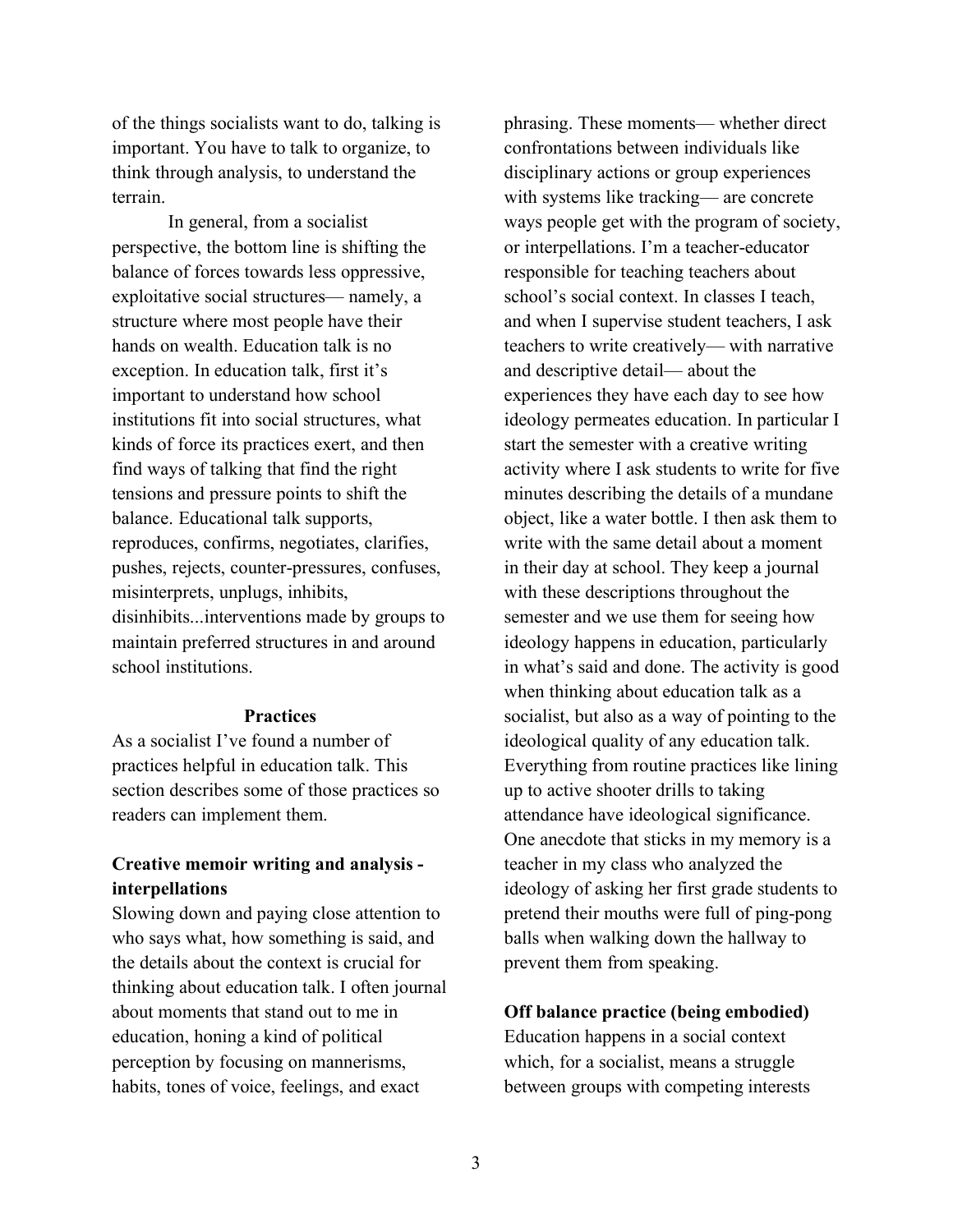and power positions. Education talk is caught up in this struggle, so it's good to practice feeling off-balance. At a recent workshop called "Socialists Healing from Whiteness," the facilitator had participants engage in an activity that I think would be beneficial for anyone engaging in education talk as a socialist (but particularly anyone who structurally benefits from racial and other identity markers).

The workshop approached racial justice organizing from an embodied perspective. So much engagement with racial hierarchies happens in the head with analysis, critique, concepts, etc. Yet many responses to hierarchies are upheld by physiological responses. A more embodied approach has become popular in racial justice organizing, training activists to pay closer attention to their emotions, physical responses, and other feelings when it comes to hierarchies like race. The off-balance practice mimics the flight-fight-freeze type response a person has at the physiological level when encountering difference along racial hierarchies.

A pair of people do the activity. Each person stands shoulder to shoulder with the other, legs shoulder width apart. One person then rests a hand on the other's shoulder and pushes slowly. When the person being pushed feels their center of gravity tip, when they have the sense that they're just about to fall over, the pushed person nods to the pushing person, who then keeps their hand where it is and continues the pressure at that level for one minute. Each person pays close attention to how they feel. In particular, the pushed person should get to know their own reactions, feelings, and inner world while

being pushed off balance. Socialists tend to think that society is made up of disparate forces that act on people as individuals and groups. The activity simulates what happens in the body when confronted with these kinds of forces.

When I did this activity at the workshop it was a powerful lesson in how responses to being off balance are embodied. The facilitator then asked us to imagine different situations where racial difference was an aspect of an interaction: confronting a racist action, being in spaces where you're the minority or majority, or talking with people of different races. The physical experience coupled with the more conceptual reflection would be very helpful for socialists engaging in education talk, since education is fraught with inequalities and social forces like racial hierarchy.

## **Nonviolent communication**

If education talk is always caught up in social conflict, then knowing how to deal with conflict is essential. Marshall Rosenberg's nonviolent communication is a great resource. Rosenberg's general framework is that conflicts are largely based on individual needs. People need certain things and they attempt to get these things, but can't or get frustrated. The problem is that people don't know what they need and so they lash out or swallow their needs, leading to further conflict and lack of clarity. Knowing what you need is therefore an important practice, but also being able to find out what others need when navigating situations where conflict is more pronounced is important as well. This sometimes means asking "what do you need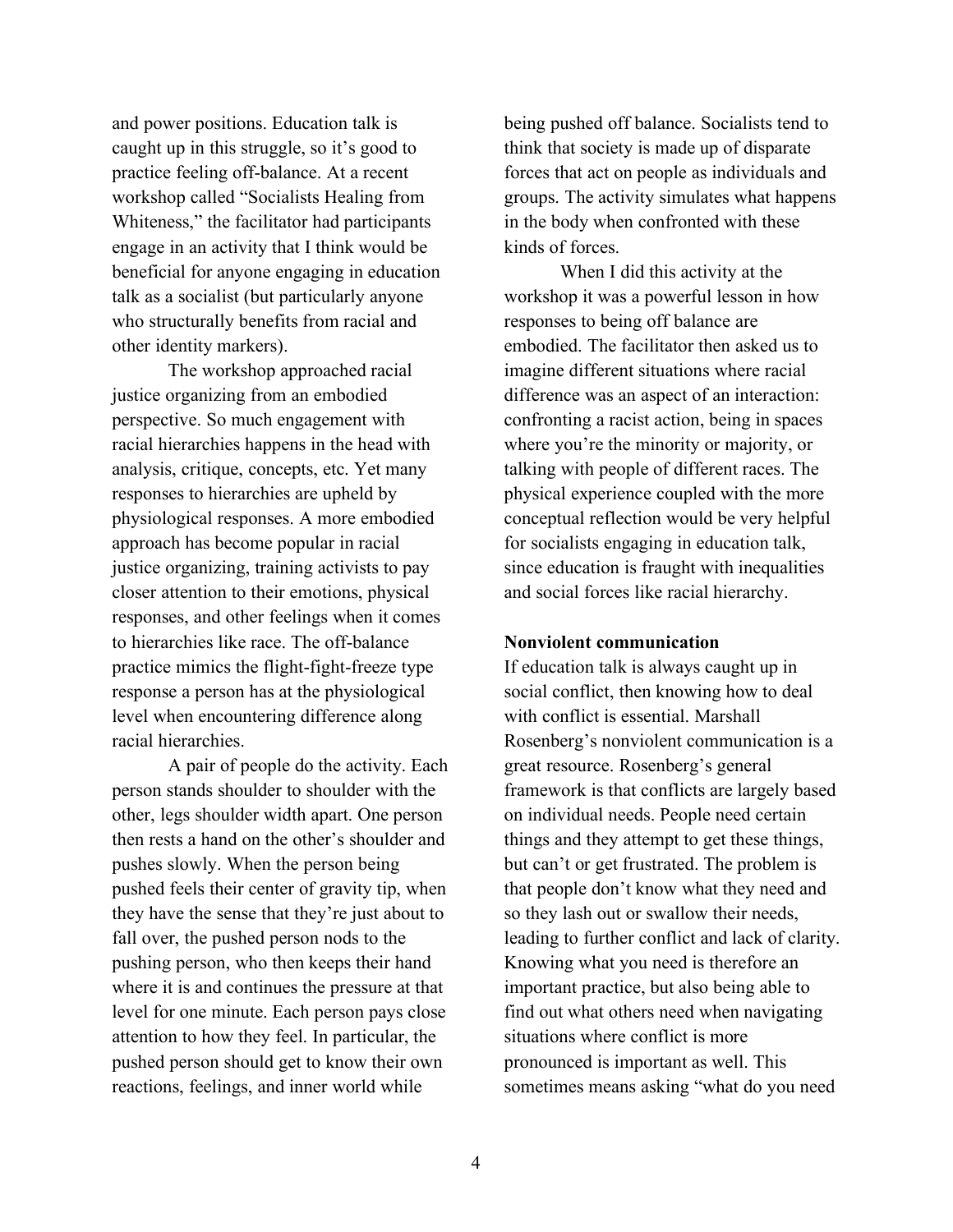right now?" directly, but can require other more subtle kinds of questions.

Another famous staple of non-violent communication is the I-statement. Mixing rational and emotional communication, the statement presents someone in a situation of pronounced conflict with fewer opportunities to misunderstand. The typical formula is "When you [behavior no one can reasonably deny] I feel [emotion] because [reason]."

#### **Reflecting back**

It can be staggering how different understandings can be of what's said and done. One practice that can help maintain clarity is reflecting back. Two people working through something difficult sit across from one another. Sometimes a third person is present to make suggestions or corrections. One person talks about their perspective, but slowly. After every sentence, the other person has to say "I hear you saying that…" and repeats the exact same wording that the other person used. When the repeater changes a word or phrasing, the speaker has the opportunity to correct them. "I actually said X and not Y." Both people take turns speaking and listening/repeating. It takes a long time but the practice points out very clearly where interpretations diverge.

#### **Creating situations**

But not all education talk should look to resolve thorny interpersonal conflicts or matters of interpretation. Socialists know that history happens through conflict, when pressures and counter-pressures encounter one another. When social forces are in

tension with one another, something new can emerge that takes aspects of every force but is different than any of them. Education talk should therefore also exacerbate tensions sometimes, heightening conflicts when they manifest contradictory social forces.

Myles Horton, one of the cofounders of the historic Highlander Folk School (a place for organizers to learn and study together), called this "creating situations." As a young man in the 1920s, Horton worked for the YMCA. He organized both Black and white churches, but as an antiracist he wanted to transgress the racial hierarchies of the Appalachian south where he worked. One year he held an end-of-the-year event for all YMCA members, inviting them for a dinner at a segregated hotel's restaurant in Nashville. When Black and white young people arrived and sat down at the banquet tables, the head waiter refused to serve the food on orders from the hotel's owners, who disagreed with integration. Horton insisted to the head waiter that he'd paid all the bills for labor and food, arranged for the transportation, etc.. Young people sat with one another and talked in this unprecedented situation, getting hungry and looking around at the management, wondering why the food wasn't being served. The racist bosses had to figure out what to do. Eventually Horton won and a groundbreaking integrated dinner happened. The racist social structure upheld by the wealthy owners had to learn to deal with the situation. Education talk should aim to create these kinds of situations.

A teacher I used to work used a tactic with entitled parents who came to see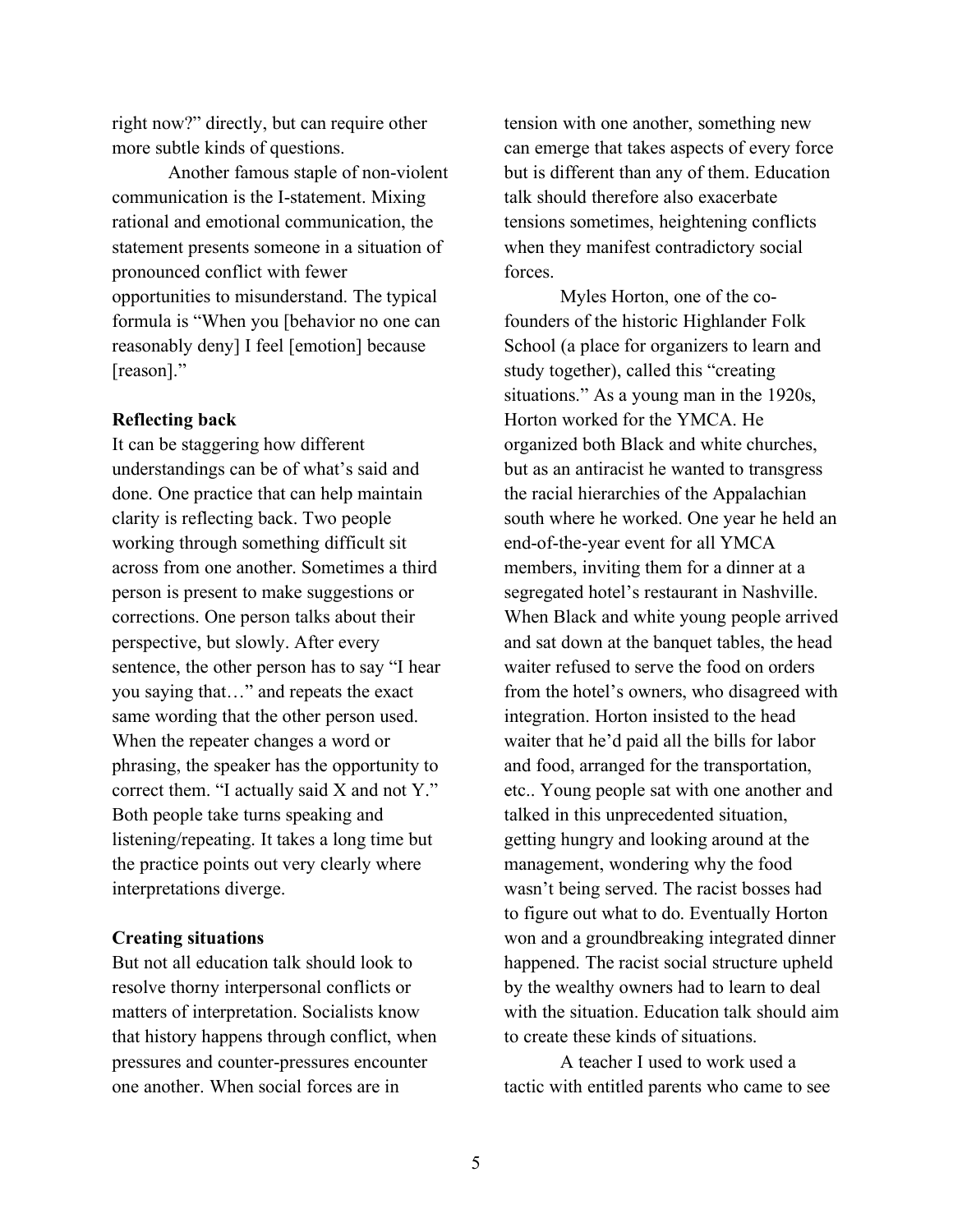him during parent-teacher conferences (he taught at an elite private school). He knew the parents that would try to make deals or get around his tough grading standards. His classroom had pupil desks (chairs with tables attached), and he arranged a righthand desk very close to a left-hand desk. The parents had to squeeze into the desks and sit very close to one another while they met with him. He created tension for the entitled, throwing them off balance by using the furniture in his classroom.

## **Jenga listening/speaking**

Horton had a similar approach to listening and asking questions. I like to think of his approach as jenga listening and speaking. During discussions, he'd listen carefully for the major tensions or inconsistencies happening in a conversation. He'd then craft a question that would expose these tensions, or put them directly in conflict with one another for everyone participating in the conversation, and wait for the right moment to ask the question. He wanted what he said to shift the balance of forces in the strategy discussion towards clearer understanding for action. Like a jenga player, he listened for the weak points, the pressure points, the places where multiple aspects of the issue under discussion grinded against one another, and only spoke when he could ask a question that would illuminate those tensions for the group.

#### **80/20 listening**

Labor organizers, particularly the collective Labor Notes, often recommend 80/20 listening. That means the organizer should listen 80% of the time and speak 20% when

doing organizing conversations. It's a helpful numerical label. In education talk, it can be helpful also. Another way of thinking about this is, during conversation, going for a mix of moves: paying attention to the kind of things you're saying and pivoting between them by asking questions, offering comments, silent response, etc, agreement, joking, phatics (mmm, ahh, or hmmm) rather than always responding with closed comments or long speeches.

## **Bulldozing**

But sometimes you need to take up space and run over your listeners, particularly if they're adversaries. I have seen effective administrators find ways of speaking breathlessly, making their points over and over again, going back to certain details several times, telling stories, repeating the same words but with different inflections when trying to get what they want in meetings or conversations. At certain moments this is appropriate, but should be used sparingly, particularly by those whose identities might register as structurally beneficial.

To sum up, I've gestured here towards a way of thinking about education talk that is socialist, and written out some practices consistent with that way of thinking. With respect to socialism, or those invested in this cause, what I've presented above are some ways of promoting dialogue in keeping with the value system. For those who want more information socialism, I intend this essay as a welcoming gesture rather than an exhaustive account or definition. Finally, for those for whom socialism doesn't resonate I hope to offer a